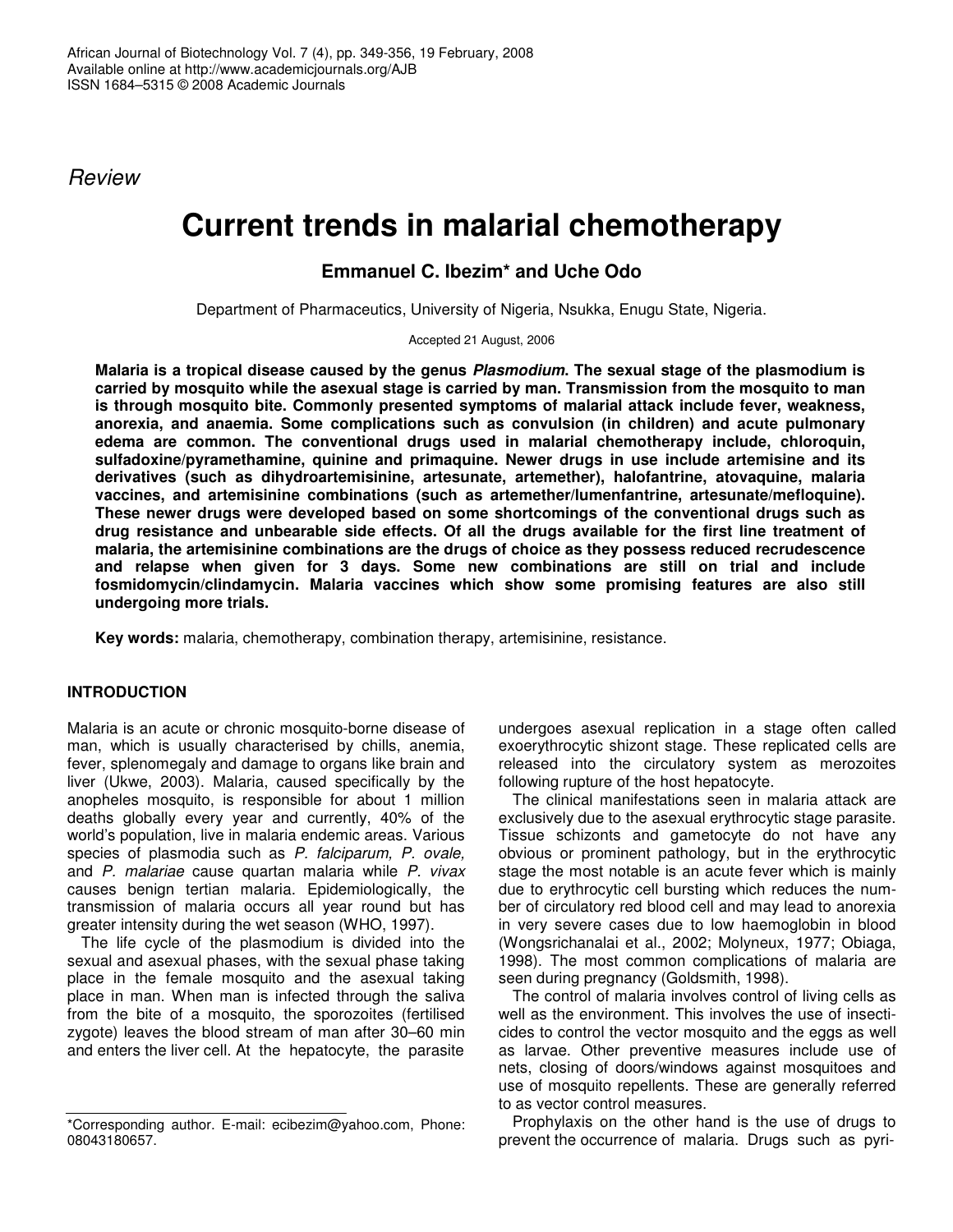

**Figure 1.** Life cycle of the plasmodium causing malaria.

methamine are commonly used. Chemotherapy is the use of drugs to treat malarial attack and is a very effective way of treating malaria attack, once a person is infected. Chemotherapeutic agents can be classified as tissue schizonts, sporontocides, blood schizonticides and gametocytocides, based on chemotherapeutic considerations (Tracy and Webster, 1996). Based however on the stage of the parasite on which they act, they can be classified as causal prophylactic, suppressive treatment, clinical cure, radical cure, and miscellaneous.

The major problem with the use of conventional antimalarial drugs like chloroquine and sulphonamide combinations is the resistance developed by the parasite (Boland, 2001). Many factors are responsible for the development of resistance but all lead to decreased sensitivity of the parasites to the normal dose of the drugs. The factors include self-treatment, poor compliance, mass administration, long half-life and high level of transmission intensity. Other problems associated with the conventional antimalarial drugs include adverse effects of like rashes, Erythema multiform and Erythema nodosum; adulteration, and substandard formulations. The current antimalarials, which are gradually replacing the conventional ones as drugs of first choice do not have the above attendant problems and include artemisinine with its derivatives and combinations. Others are halofantrine, and atovaquine.

# **TRANSMISSION OF MALARIA**

World over, malaria has ranked as one of the greatest threats to mankind, due to its high mortality rate especially among children in endemic areas such as Africa (Kwatkwski and Arsh, 1997; Maurice, 1996). As a result, the World Health Organisation has tried to put up laudable programmes aimed at eradicating it. Most recent of these measures include the Roll-back-Malaria programme aimed at global malarial eradication (WHO,

1997).

The female anopheles mosquito is responsible for the transmission of malaria in man. The adult plasmodium grows much in areas where there is stagnant water, with a particular temperature and high population. In recent times, transmission has been found to be more in children and this is likely due to their low level of immunity. Some adults are susceptible to the infection while some have acquired immunity against the attack due to increased exposure. It has also been found that it can also be transmitted via blood transfusion or sharing of syringes. Mechanical transmission via infected blood transfusion will result in shorter incubation period since there will be no liver stage and there is an increased risk of fatality with mechanically transmitted *P. falciparum*. Congenital transmission has also been documented, but is believed to be relatively rare despite the heavy infection of the placenta (Wongsrichanalai et al., 2002).

# **Life cycle of causative plasmodia**

The life cycle of the plasmodia causing malaria is divided into the sexual and asexual phases. The sexual phase takes place in the female mosquitoes while the asexual phase occurs in man. When man is infected with the sporozoite from the saliva of the mosquito, the sporozoite leaves the blood stream after 30–60 min and inters the liver cell. After invading the hepatocyte, the parasite undergoes asexual replication. This replicative stage is often called exoerythrocytic schizont stage. The replicated cells are then released into the circulatory system as merozoites following rupture of the host hepatocyte (Figure 1).

The merozoite released recognizes specific proteins on the surface of the erythrocyte and actively invades the cell. After entering the erythrocyte, the parasite undergoes a trophic period followed by an asexual replication. The young trophozoite is often called a ring form. As the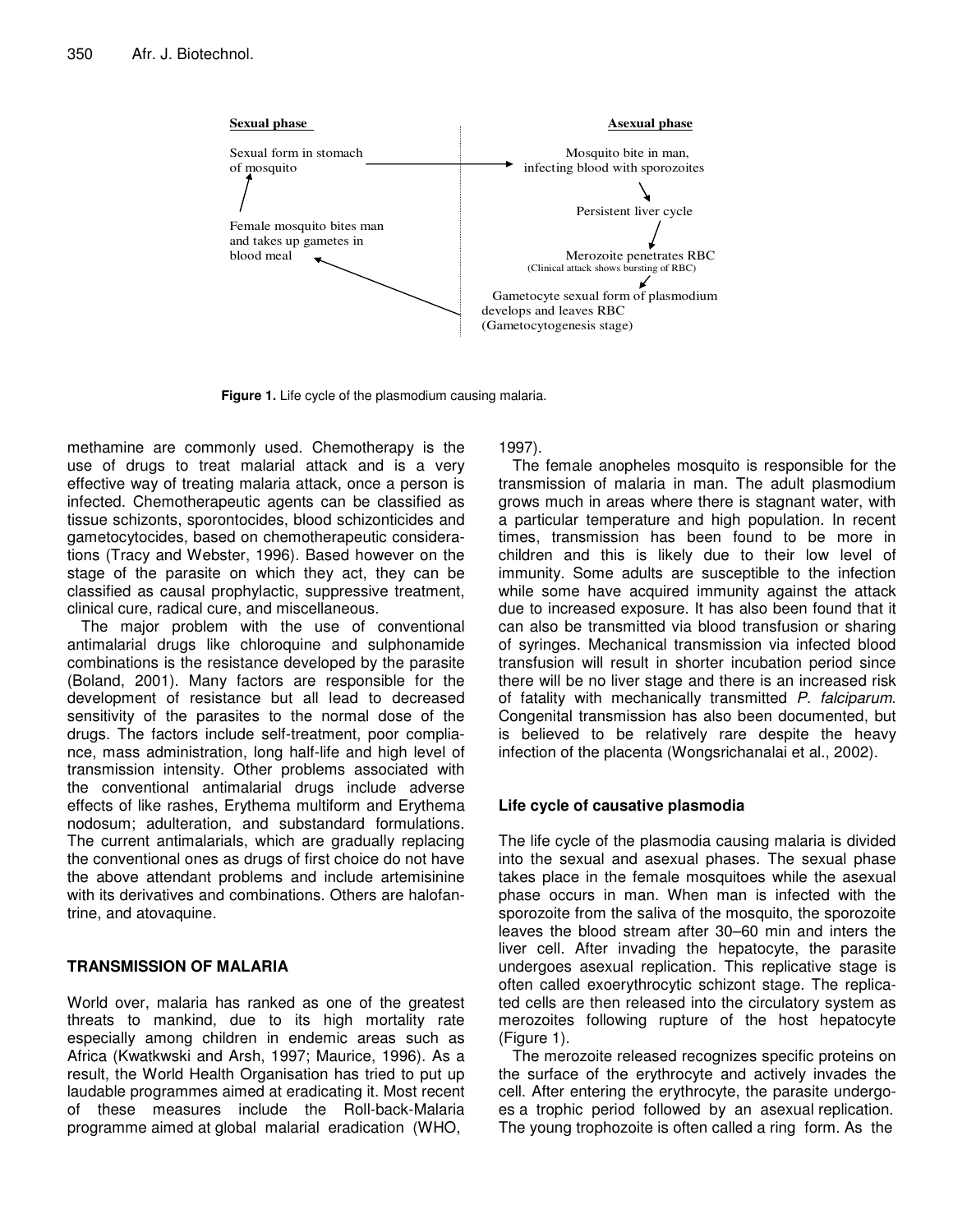parasite increases in size, the ring morphology disappears. During the trophic period, the parasite ingests the host cell cytoplasm and breaks down the haemoglobin into amino acids. A by-product of the haemoglobin digestion is the malaria pigment or hemozoin.

The gametocytes stage, when it occurs does not cause pathology in the human host and when the gametocyte is ingested by the mosquito, it tends to initiate the sexual stage of the plasmodia life cycle. The two phases of the gametocytic stage are gametoctyogenesis, occuring n the blood stream of the host (man) and the gametogenesis taking place in the mosquito gut. For *P. vivax* and *P. falciparum,* the exoerythrocytic stage lasts for 10-14 days, while for *P. malariae*, it lasts for 18 days to 6weeks. The erythrocytic stage on the other hand lasts for 48 h in *P. falciparum, P. vivax* and *P. ovale* and 72 h in *P. malariae.*

#### **Mode of attack**

The female anopheles mosquito usually attacks by piercing and sucking using its proboscis, with which it introduces an enzyme from the saliva into the blood stream, in order to inhibit blood clotting while sucking. In the process, the protozoa, is introduced into the blood. From the blood, it goes into the liver for cell division and multiplication before being released into the blood again as merozoites, which then cause reduced immunity and the symptoms that usually manifest.

#### **Clinical manifestations**

The clinical manifestations seen in malaria attack are exclusively due to the asexual erythrocytic stage parasite. Tissue schizonts and gametocyte do not have any obvious or prominent pathology, but in the erythrocytic stage, the most notable is an acute fever, which is mainly due to erythrocytic cell bursting which reduces the number of circulatory RBC and may lead to anorexia in very severe cases due to low haemoglobin in blood (Obiaga, 1998). In some individuals, it manifests as severe headache and in some, they start having sores on the lips with slight fever. All these depend on the immunity state of the individual i.e. the general health and nutritional status of the infected individual. The disease has a tendency to relapse or recrudescence over month, or even years.

#### **Prevention and control of malaria**

The control of malaria involves control of three living and their environment. Man, the host is a moving target and

can take the disease with him to far and wide places. Mosquitoes are also are moving, highly adaptable and has shown resistance to insecticides. It is therefore important to target non-flying eggs and larvae. The parasite also is highly adaptable, hides in humans and mosquitoes and has also developed resistance to drugs. The strategy broadly suggested by WHO lays emphasis on vector control and renewed emphasis on treatment and they are early diagnosis and treatment, epidemic forecasting, monitoring, evaluation and operative research and integration of activity in primary health centers.

Man plays the major role in malaria control. This can be achieved by educating the people about the disease, and its control so that they can effectively contribute in controlling it. Other preventive methods include closing of doors and windows in the evenings to prevent entry of mosquitoes into human dwellings, insecticide spray, mosquito repellant lotions and coils.

#### **CONVENTIONAL ANTIMALARIAL DRUGS**

These include chloroquine, mefloquine, primaquine, proguanil, pyrimethamine, sulfonamide derivatives, and antibiotics. They are generally classified either based on chemotherapeutic considerations or on the stage of the parasite they act on.

#### **Classification based on chemotherapeutic considerations**

On the basis of the above, antimalarials are classified as tissue shizonticides, sporonticides, blood schizonticides and gametocytocides.

*Tissue schizonticides* eliminate developing tissue schizonts or latent hypnozoites in the liver (Tracy and Webster, 1996). They are active on the parasitic forms of plasmodia prior to invasion of the RBC or the secondary exoerythrocytic forms, thereby preventing recurrences typical of infections with *P. vivax* and *P. ovale.* Drugs that classified under this include primaquine, proguanil and pyrimethamine.

*Sporonticides* render gametocytes non-infective by inhibiting the formation of oocyst and sporozoites in infected mosquito. None of the conventional antimalarial agents is used clinically for this purpose.

*Blood schizonticides* act on the asexual form of the parasite in the blood. Majority of the drugs commonly used in malaria treatment fall into this category and they include chloroquine, mefloquine, pyrimethamine, amodiaquine, proguanil and quinine.

*Gametocytocides* can be subdivided into those that act only on the immature form and those that act on all stages of maturation. Commonly, they act on the sexual form of the parasite by destroying gametocytes in the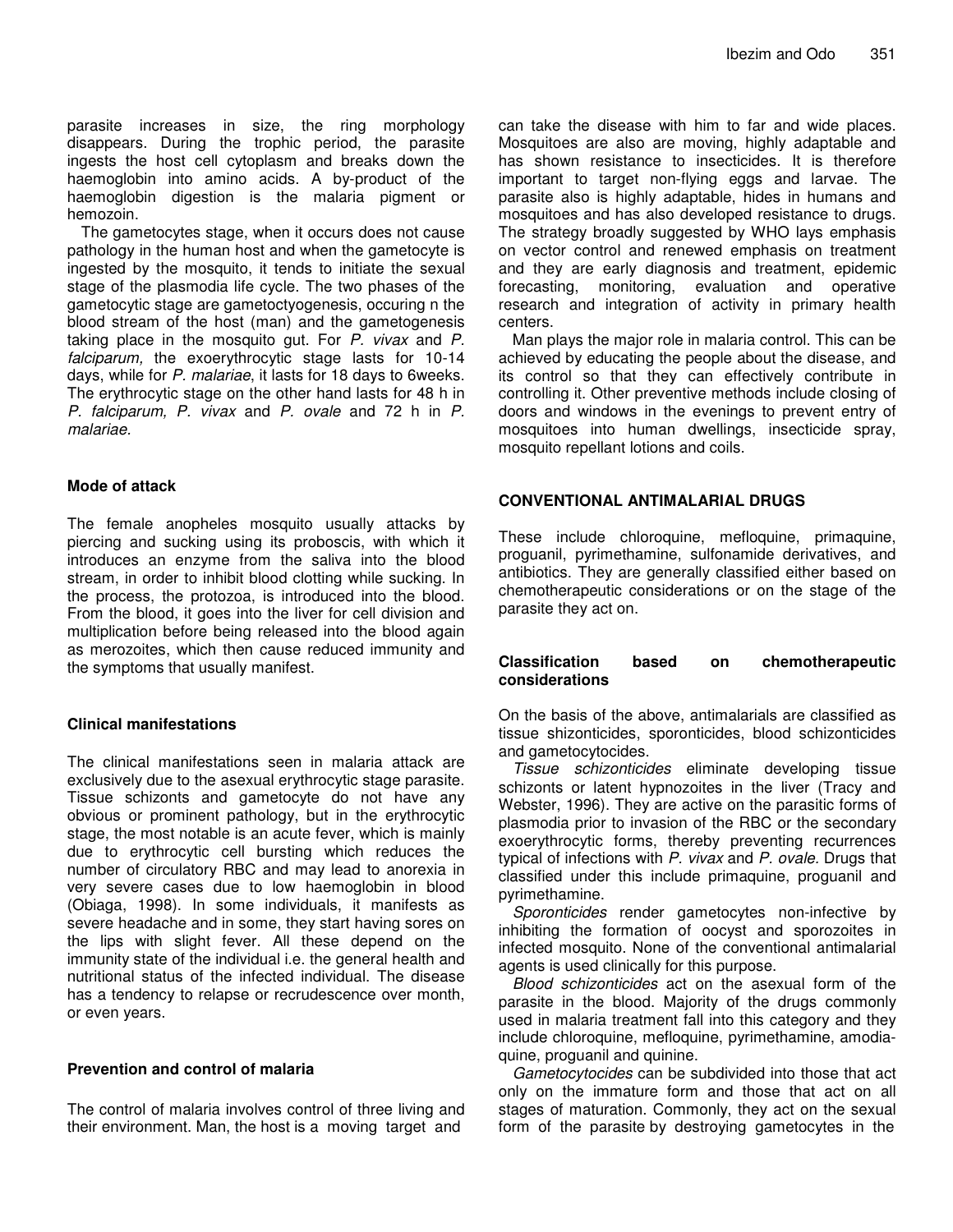blood. Examples of drugs in this class are primaquine and chloroquine. None of the drugs in this class prevents infection except pyrimethamine and proguanil, which prevents maturation of the early *P. falciparum* hepatic schizonts. Also blood schizonticides cure *P. falciparum* and *P. malariae* attacks when used for sufficient time, i.e. for at least 4 weeks. Primaquine on its part destroys liver hypnozoites of *P. vivax* and *P. ovale.*

#### **Classification based on the stage of parasite**

In this classification, we have drugs used for causal prophylaxis, suppressive treatment, clinical cure, radical cure and miscellaneous treatment.

*Causal prophylactics* are agents used in the exoerythrocytic stage of the mosquito life cycle i.e. the first stage where the sporozoites multiply in the liver to form tissue schizonts. These agents act by impeding the development of the schizonts; before they are released into the blood stream as merozoites. *P. falciparum* is most susceptible to prophylactic treatment and drugs used at this stage are mainly pyrimethamine and primaquine but primaquine is presently rarely used for this purpose due to its serious side effects. Other drugs used are proguanil which is effective against *P. falciparum* malaria but not fully effective against *P. vivax*. Proguanil is not usually employed in acute malarial attacks because of its slow onset of action.

Drugs used in *suppressive treatment* suppress the plasmodium of the erythocytic stage thereby suppressing the symptoms but do not eradicate the infection as is seen in the exoerythrocytic stage. When the drugs used at this stage are withdrawn, the symptoms may return, as a result of the underlying persistence of the plasmodium in the liver. Drugs used as suppressive agents include pyrimethamine.

Drugs used for *clinical cure* act on the asexual erythrocytic stages of the *P. malariae* and automatically prevent the development of the schizonts. Examples of some drugs used here are chloroquine and amodiaquine. When used, they are effective against gametocytes of *P. vivax, P. ovale, P. falciparum* and *P. malariae.* In *P. falciparum*, chloroquine is very sensitive and can be used alone in acute attacks. In the cure of *P. vivax* and *P. ovale* attacks, primaquine can be given concurrently with chloroquine in order to eradicate the persistent liver stages. Normally, when chloroquine is given in acute malaria attack, it clears the fever in  $24 - 48$  h while the clearing of the parasite in the blood stream is within 48 – 72 h.

Drugs used in *radical cure* are those, which are found to eradicate both the exoerythrocytic and erythrocytic stages of malarial infection. They have also been found to have a profound gametocytocidal effect against all four species of plasmodium. The drugs include primaquine and pamaquine.

The *miscellaneous drugs* include quinine, which are the oldest antimalarial and a principal alkaloid. Due to its severe side effects, its use has been stopped. Recently however, due to the increasing resistance of the plasmodia to sulfadoxine/pyrimethamine combinations and to chloroquine, the use of quinine has returned in very severe malaria attacks and in the treatment of cerebral malaria. Other drugs in this category are quinacrine–an acridine derivative, the antibiotics–doxycycline and minocycline, used mainly in combination with chloroquine for the eradication of malarial parasites in pregnant adults and children.

### **CURRENT TRENDS IN ANTIMALARIAL TREATMENTS**

The major problem or set back to the use of conventional antimalarial drugs is resistance developed by the parasite to the drugs (Warhust, 2001). Drug resistance, especially chloroquine resistance is a major public health problem in the control of malaria. By drug resistance, we mean, a treatment failure graded into different levels depending on the timing of the recrudescence following treatment. Traditionally, these levels of drug resistance have been outlines as sensitive (no recrudescence), RI (delayed recrudescence), RII (early recrudescence) and RIII (minimal or anti-parasite) (Wellems and Phowe, 2001). A modified protocol based on clinical outcome was introduced by WHO in 1996. In this protocol, the level of resistance is expressed as adequate clinical response (ACR), late treatment failure (LTF) or early treatment failure (ETF) (Boland, 2001). ACR is characterized by absence of parasitemia (irrespective) of fever or absence of clinical symptoms (irrespective of parasitemia) on day 14 of follow-up. LTF is characterized by reappearance of symptoms in the presence of parasitemia during days 4 – 14 of follow-up, while ETF is indicated by persistence of clinical symptoms in the presence of parasitemia during the first 3 days of follow-up.

Major factors in the development of drug resistance are the use of sub-therapeutic doses of drugs or not completing; the treatment regimen. Others are selftreatment, poor compliance, mass administration, use of drugs with long half-life, and high transmission intensity.

The current antimalarial drugs being recommended for use today include artemisinine and its derivatives. This drug has found very effective use in a short period of time and one advantage they have is that they have short halflife, which counters one of the major factors that lead to drug resistance. Besides, there has not been any reported case of severe side effects in their use. In pregnancy, artemisinine has been approved to be safe in the second and third trimesters but their use in the first trimester is not recommended. Another advantage of artemisinine over quinine, for instance, is its lower risk of hypoglycemia.

Artemisinine and its derivatives have an essential role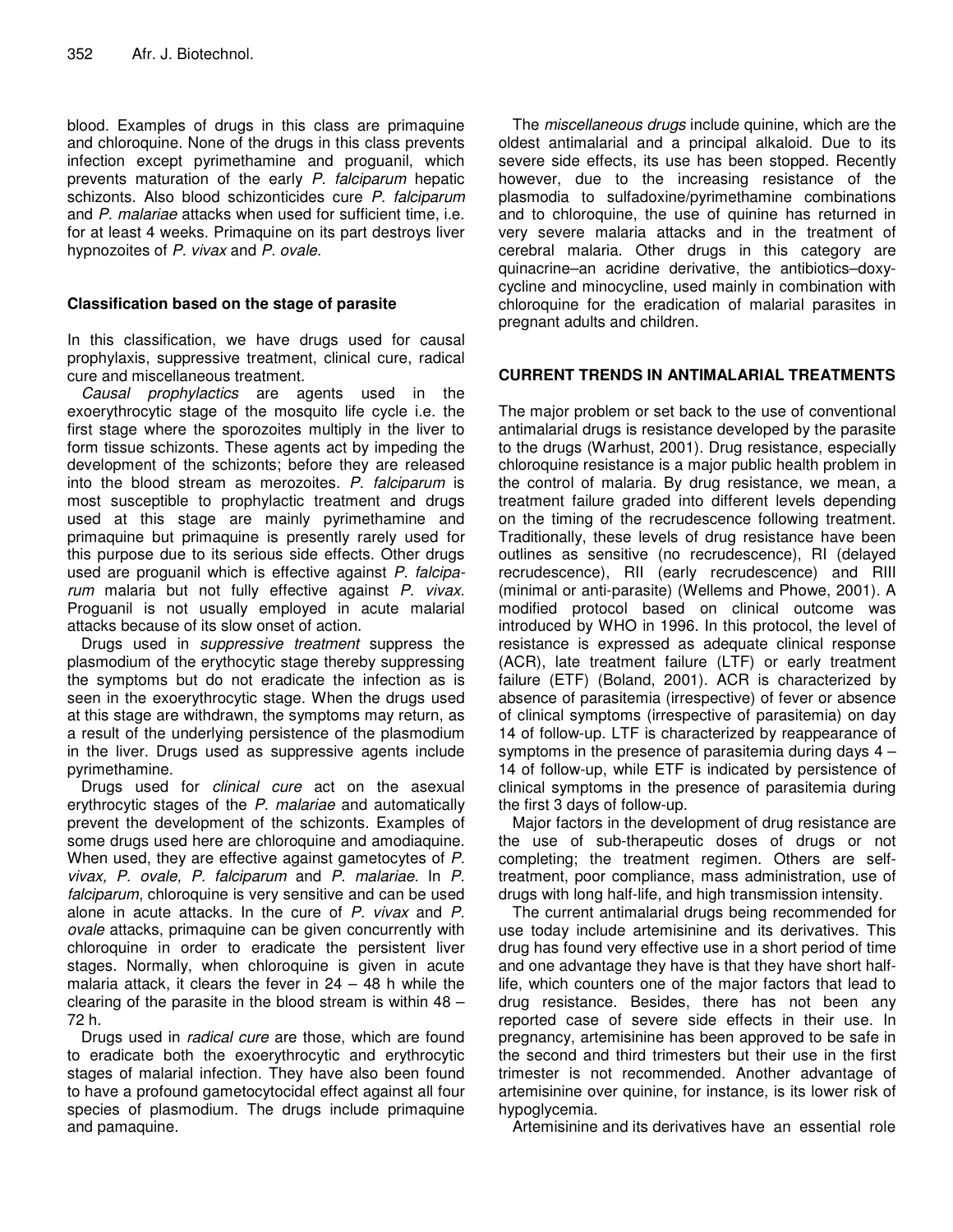to play in malaria control and are of an acceptable quality. They are used rationally and are protected for as long as possible against the development of acquired drug resistance by the parasite.

Other recent antimalarial drugs are halofantrine (Halfan ), atovaquine, artemisinine combinations with drugs like amodiaquine and mefloquine. The non-artesunate combinations are chlorproguanil/dapsone and atovaquine/proguanil. New combinations that are currently on trials are fosmidomycin/clindamycin and piperaquine / dihydroartemisinine in trimethoprim.

#### **Artemisinine and its derivatives**

Artemisinine or qinghaosu is a sesquiterpene lactone endoperoxide whose antimalarial principle is extracted from the herb *Artemisia anuua* L, first discovered in China (Wayman, 1995). It is a 15-C atom structure with a trioxane ring and a lactone ring and has a molecular weight of 282 (Webster and Lehnert, 1994). Over 2000 years ago, it was discovered and used as an antipyretic. In 1972, however, the antimalarial component of it was discovered and was found to produce more rapid resolution of fever and parasitaemia than all known antimalarial agents and found to be a more potent schizontocides (Luo and Shen, 1987; DeVries and Dien, 1996).

Artemisinine is sparingly soluble in water and oils, leading to the search for and discovery of its derivatives, which are more water-soluble. Dihydroartemisinin is an intermediate compound formed after breakdown of artemisinine, by the reduction of the lactone to a lactol and other active derivatives (Looareesuwan et al., 1996).

The artemisinine derivatives can be grouped as watersoluble and lipid soluble, the water solubles include artesunate and artelinic acid and are currently available as tablets, IV injections and suppositories. The lipid soluble types include artemether and arteether (Basco and Lebras, 1997). Artenilic acid is still undergoing trials for transdermal administration. Artemisinine and its derivatives have clinically been used in the treatment of uncomplicated malaria. In general, the oral formulation of these drugs is rapidly incompletely absorbed and their bioavailability i8s low (Bethel et al., 1997). There is good evidence that they undergo extensive first pass metabolism in the liver. Both artesunate and artemether are rapidly transformed into dihydroartemisinine so that the metabolite is generally present at higher levels than the parent compound (Teja et al., 1997).

The major mechanism of action of all artemisinine drugs is the prevention of the development of ring stage parasites to the more mature pathogenic stages that rosette and cytoadhere in the capillaries (Watkins and Masobo, 1993). They act essentially as blood schizonticides, and the presence of the Endoperoxide Bridge appears to be essential for antimalarial activity. It is also suggested that they cause a marked diminution of nucleic

acid synthesis. The artemisinine derivatives have equally been observed to produce a faster relief of clinical symptoms and clearance of parasites from the blood than other antimalarial drugs (DeVries and Dien, 1996). The only problem encountered in the use of artemisinine drug is that when used as monotherapy within a short period, i.e. less than 5 days, clearance of parasitemia from the blood is only temporary in up to 50% of patients. This has been attributed to the short time it takes for artemisinine drugs to be eliminated from the body.

Artemisinine has been widely employed in the treatment of uncomplicated multidrug resistant falciparum infections (Price et al., 1997). Compared to quinine in the treatment of severe malaria however, patients treated with artemether had a least an equal chance of survival as a patient treated with quinine, while parenteral artemether and artesunate are easier to use than quinine, and did not induce hypoglycemia (VanHensbroak et al., 1996; Mcintosh and Olliaro, 1998).

Artemisinine and its derivatives have a significant effect on gametocytogenesis (Peters et al., 1986; Price et al., 1998). Most common side effects of artemisinine drugs are headache, nausea, abdominal pain, vomiting and occasionally diarrhoea (Brewer et al., 1998). Resistance to artemisinine drugs so far, has not been reported, although some resistant strains of *P. falciparum* have been developed in the laboratory (Chawira et al., 1997).

#### **Dihydroartemisinine**

This is the active metabolite of artemisinine and its derivatives and is the most potent antimalarial of this group of compounds, though the least stable. Its mode of action or pharmacodynamics is the same with that of artemisinine but they are found to have peroxide bond essential for antimalarial activity. When this bond breaks up, it generates singlet oxygen and free radicals and studies have shown that the presence of free radicals has resulted in morphological changes of the parasitic membranes and this shows that the site of action of dihydroartemisinine could be the membranous structure.

Oral dihydroartemisinine has been shown to be effective in the treatment of multidrug resistant uncomplicated *P. falciparum* infection. Dihydroartemisinine does not have activity against hypnozoites, so such cannot be used in eradication from the liver but is has an effect on gametocytocytic stage. It has a half-life of more than 10 h. It has currently been discovered that dihydroartemisinine appears to offer no advantage in the treatment of uncomplicated malaria or severe malaria. It is not also recommended for the treatment of malaria caused by *P. vivax, P. ovale* and *P. malariae.*

#### **Artesunate**

This is a water-soluble hemisuccinate derivative of dihydroartemisine. It is the most widely used member of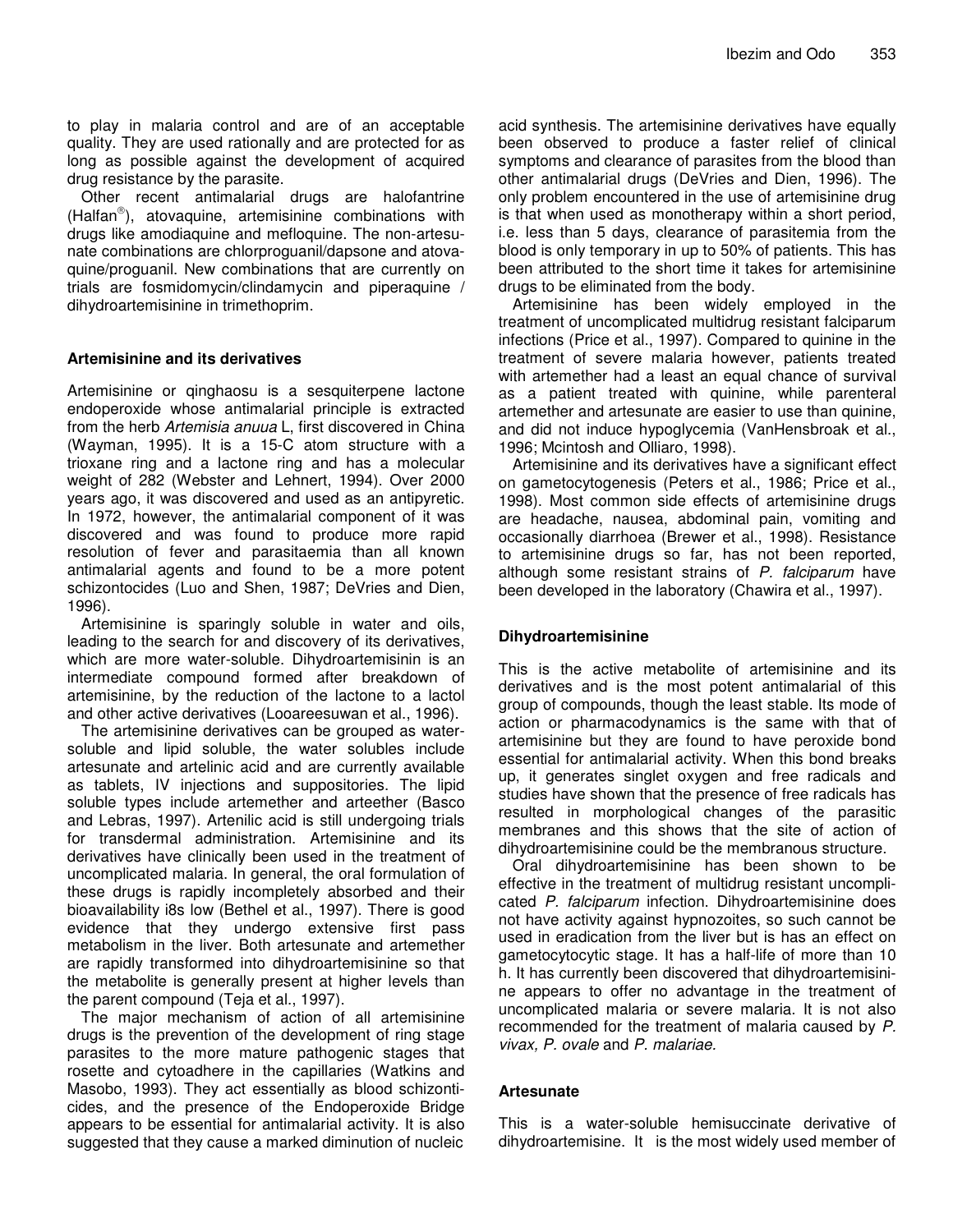this family of drugs. Artesunate has been found not to have hypnozoiticidal activity and is effective against *P. falciparum*, which may be resistant to all other conventionally used ant malarial drugs. The essential part of the mechanism of action of artesunate which explains its rapid effect as well as its efficacy is the presence of a peroxide bond which breaks inside the parasite forming singlet oxygen as well as free radicals, thereby exerting a direct cytotoxic effect on the cells and the sub-cellular membranes.

Following oral administration, artesunate is rapidly absorbed and reaches maximum plasma concentration within 45–90 min. it is metabolized in the liver and by simple hydrolysis or by esterases in the plasma which gives rise to dihydroartemisinine which acts against malaria by the same mechanism. The drug has a mean plasma half-life of 2–3 h and is 50% bound to plasma protein. The plasma concentration is more erratic following administration by suppository compared to the intravenous route, but inadequate absorption is unusual (Alin et al., 1996). Artesunate use as monotherapy should be limited to specific indications such as in patients with a history of adverse reactions to the combination drugs. It is not recommended for the treatment of malaria caused by *P. vivax, P. ovale* and *P. malariae.*

Artesunate does not affect the cardiovascular system but a slight slowing of sinus frequency has been noticed (Benkis et al., 1993). Appearance of skin rash has been observed when it was used in combination with sulfamethoxypyrazine and an adequate diuresis should be maintained in order to prevent crystalluria provoked by urinary excretion of sulfametoxypyrazine and its metabolite.

# **Artemeter**

It is an oil-soluble methyl ether derivative of dihydroartemisinine effective against *P. falciparum* that is resistant to all other operationally used antimalarial drugs. It is not hypnozointicidal but reduces gametocyte carriage. The pharmacodynamic action is the same as with artemisinine. It is metabolized in the liver to the dimethylated dihydroartemisinine. Its pharmacokinetics following oral administration appears to be similar to those for artemisinine, but plasma ant malarial activity is significantly higher with intramuscular administration than with oral use. Its half-life is the same as artemisinine.

# **Halofantrine**

This is a phenanthrene methanol antimalarial drug, which is effective against sexual form of *P. falciparum.* It is metabolized in the liver and has an elimination half-life of 1 to 2 days. It has been found to be more active than mefloquine and is administered in three doses of 500 mg each at 6-hourly intervals. It has been shown that when halofantrine is taken with food, it may increase the risk of irregular heartbeat, hence it is advised that it be taken

one hour before meal or two hours after meal. In rare cases, halofantrine may affect the heart, causing irregular heartbeats that could result in death. It is contraindicated in patients with a history of irregular heartbeat. Caution is to be taken in patients with liver and kidney diseases but if it must be given, special monitoring is necessary.

Some side effects associated with the drug includes allergic reaction, swelling of lips, tongue, face, shortness of breath and choking of throat. Others are light-headedness, chest pain, seizures, dizziness, headache, cough, abdominal pain, itching, and muscle aches.

### **Miscellaneous drugs**

Other new drugs classified under this heading include *atovoquone* – a hydroxyl-naphthioquione which is highly lipophylic and an analog of ubiquione. Atovoquione is not significantly metabolised and its bioavailability is increased three fold when administered with meals. It undergoes enterohepatic cycling and is primarily excreted in faeces. It has a half-life of 2.2–2.9 days. Common side effects include diarrhoea, vomiting, insomnia, headache, nausea, cough and rashes.

Other drugs in this category include the *combination drugs* and the *vaccines*, most of which have not yet been approved for use but trial results are very promising. Significant progress has been made in the development of the malaria vaccine during the past 20 years. An ideal frequency of administration, dose and mode of action are areas of concern. Because vaccines based on a single antigen have a limited role to play in malaria due to the fact that not all people respond to the same antigen, efforts have been directed towards the development of multi-stage, multi-component vaccines, incorporating multi-antigenic sequences from different asexual and sexual stages of plasmodia. About nine different malaria antigens have so far been identified. The Indo-US researchers have combined the coding sequences for these key portions, called epitopes into one synthetic gene as the basis for the new vaccine named CDC/NII Malvac-1 (Playpair, 1999). The monkey trials will be followed by human trials. Other vaccines so far developed include: CSP Vaccine, NYVAC-Pf-7, GameteVaccine, DNA Vaccine, and Recombinant Vaccine (D'Alessandro et al., 1999).

The combination drugs include artesunate/mefloquine and artemether/benflumetol, which have both been shown to be highly active against multidrug resistant *falciparum* infections. There is indication that the combination of artesunate and mefloquine may have played a role in both slowing down the development of resistance to mefloquine as well as reducing malaria transmission in an area of high mefloquine resistance (Price et al., 1997). Again, this combination ensures high cure rates since the residium of parasites remaining after the action of artesunate treatment of three days is exposed to maximum concentrations of them. Besides,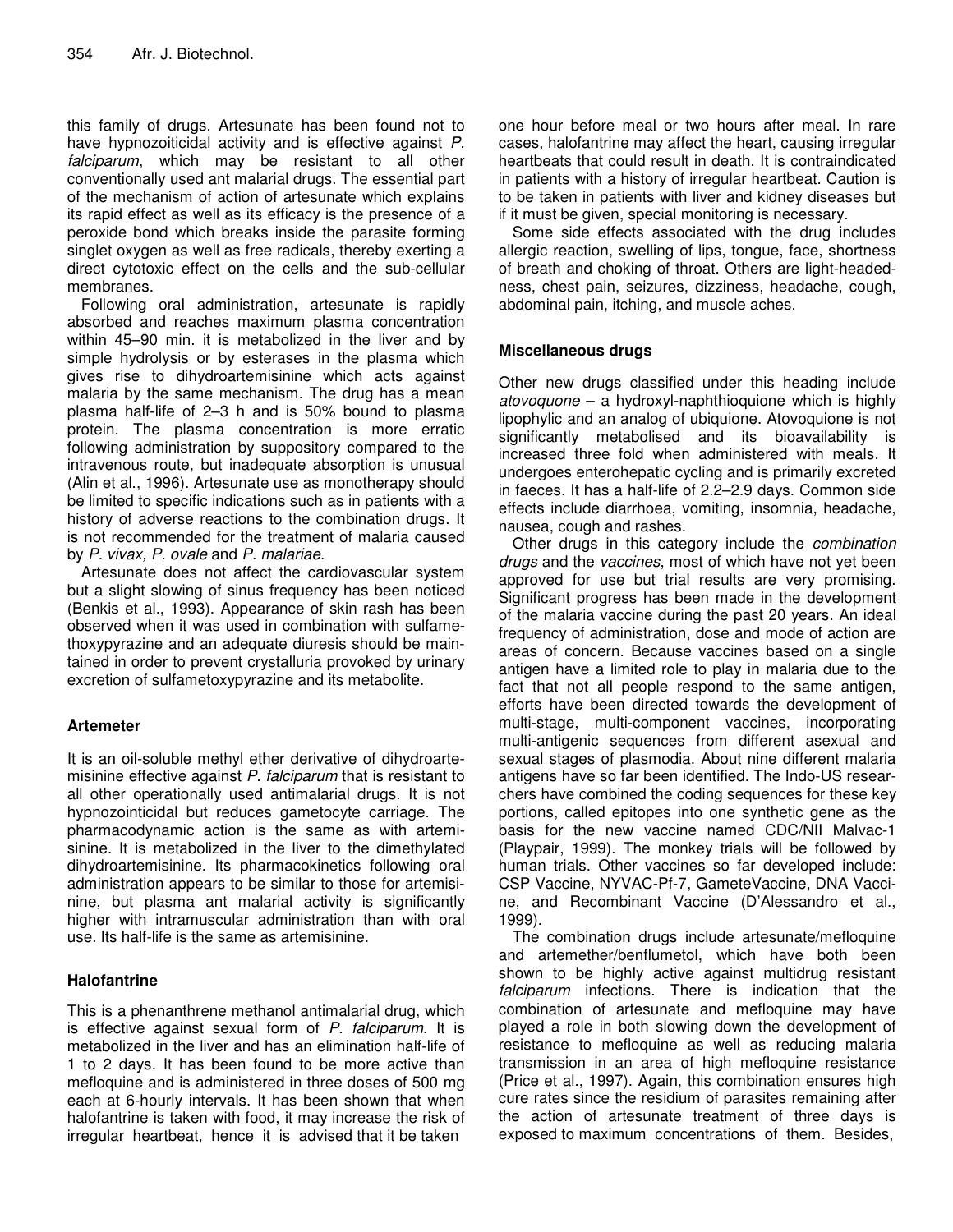artesunate reduces gametocytaemiarates and therefore transmission, so reducing the selection pressure for the spread of resistance (Watkins and Masoba, 1998).

Some artemisinine based combinations include artesunate/chloroquine, artesunate/amodiaquine, artesunate/ sulfadoxine/ pyrimethamine, piperaquine/ dihydroartemisinine/trimethoprim, piperaquine/dihydroartemisinine/ trimethoprim/ primaquine and artemeter/humefantrine. The non-artemisinine based combinations include: chloroquine/dapsone, atovaquone/proguanil, sulfadoxine/ pyrimethamine/chloroquine, sulfadoxine/ pyrimethamine/ quinine, sulfadoxine/ pyrimethamine/ mefloquine, quinine/tetracycline, quinine/clindamycin and fosmidomycin/clindamycin. Combining drugs may obviously increase the direct cost of treatment. For example, the addition of artesunate to melfoquine increases the cost by around 50% whereas the combination of an artemisinine derivative with chloroquine or sulfadoxine/pyrimethamine would increase costs by 10 – 20 fold (White, 1998). These costs however, would be offset against the potential indirect savings from both reduced morbidity and the costs of treating recrudescence (Boland et al., 1998).

#### **CONCLUSION**

Malaria has continued to pose a major threat to the lives of millions of persons worldwide, especially those in the tropics. Several programmes have been evolved to both prevent the incidence and control the attack of the disease. Some of the preventive measures include vector control programmes like use of insecticide treated nets/curtains, and proper environmental cleanliness. Drugs have continued to play key role in both malarial prevention and treatment. Conventional drugs like chloroquine, which used to be first line drugs for treatment are now being replaced by newer drugs as a result of development of resistance by the plasmodium parasite responsible for malaria and due to some undesirable side effects. Artemisinine and its derivatives/combinations are the most rapidly acting ant malarial drugs are now preferred as first line drugs in the treatment of malaria due to their short half life and rapid onset of action. Cost however, is a major constraint as they are not easily affordable by the majority of the populace. The use of vaccine for malarial treatment is currently undergoing clinical trials and holds a big prospect to antimalarial therapy.

#### **REFERENCES**

- Alin MH, Ashton M, Kihamia CM (1996). Multiple dose pharmacokinetics of oral artemisinine and comparison of its efficacy with that of oral artesunate in *falciparum* malaria patients. Trans. Roy. Soc. Trop. Med. Hyg. 90: 61-65.
- Basco LK, Le B (1997). *In vitro* activity of artemisinine derivatives against African isolates and lones of *Plasmodium falciparum.* Am. J. Trop. Med. and Hyg. 49: 301-307.
- Benkis A, Paris M, Plessas C (1993). Pharmacokinetics of sodium artesunate after IM and IV administration. Am. J. Trop. Med. Hyg. 29: 3-10.
- Bethel DB, Teja-Isavadharm P, Phuong CXT (1997). comparative bioavailability of oral, rectal and intramuscular artemeter in healthy subjects, Br. J. Clin. Pharmacol. 42: 599-604.<br>
Mand PB (2001). Drug resista
- Boland PB (2001). Drug resistance in Malaria, WHO/CDS/CSR/DRS/2001, 4.
- Boland PB, Lackritz EM, Kazembe PN (1998). Beyond Chloroquine: Implication for evaluating malaria efficacy and treatment policy in Africa. J. Infect. Dis.167: 932-937.
- Brewer TG, Grate SJ, Peggins JO (1998). Fatal neurotoxicity due to artemisinine derivatives. Aust. J. Trop. Med*.* 27: 83.
- Chawira AN, Warhurst DC, Robinson BL (1997). The effect of combination of Quinahaosu (Artemisinine) with standard antimalarial drugs in the suppressive treatment of malaria in mice. Trans. Roy. Soc. Trop Med. Hyg 91: 335-342.
- D'Alessandro U, Leach A, Drakeley CJ (1999). Efficacy trial of malaria vaccine SPF 66 in Gambian children. Lancet, 346: 46-47.
- DeVires PJ, Dien TK (1996). Clinical Pharmacology and Therapeutic potential of artemisinine and its derivatives in the treatment of malaria, Drugs, 552(6):815-836.
- Goldsmith RS (1998). Antiprotozoal drugs: In: Basic and Clinical Pharmacology,  $7<sup>th</sup>$  Edition, (Ed). Bertram G, Appleton and Lange, Stamford.
- Kwatkwski D, Arsh K (1997). Development of malaria vaccine, Lancet 350: 1696-1701.
- Looareesuwan S, Wilairatana P, Vannahan S (1996). Treatment of acute uncomplicated *falciparum* malaria using dihydroartemisinine, Ann. Trop. Med. Paras. 90: 21-28.
- Luo XD, Shen CC (1987). The Chemistry, Pharmacology and Clinical application of Quinghaosu (Artemisinine) and its derivatives. Med. Res. Rev. 7: 29–52.
- Maurice J (1996). Study of Colombia malaria vaccine beings in African children, TDR News 41: 1–3.
- Mcintosh HM, Olliaro P (1998). Artemisinine derivatives in the treatment of severe malaria, The Cochraze Library, London. BMJ Pub.
- Molyneux M (1977). Recognising Malaria, Child Health Dialogue 6: 6-8.
- Obiaga GO (1998). Malaria Review and Update, *Pharmacy Bulletin*, 3:  $1 - 10$ .
- Peters W, Ze-Lin L, Robinson BL, Warhurst DC (1986). The chemotherapy of rodent malaria, XL, The action of artemisinine and related sesquiterpenes, *Ann. Trop. Med. Parasitol.,* 80: 483–489.
- Playpair JHL (1999). Vaccine against malaria parasite (Ed). Taylor A E, Miller RS, London. pp. 2.
- Price RN, Nosten F, Luxemberger C (1997). Artesunate/mefloquine treatment of patients with multidrug resistant *falciparum* malaria. Roy. Soc. Trop. Med.Hyg. 91: 574-577.
- Price RN, Nosten F, Luxemberger C (1998). Effects of artemisinine derivatives on malaria transmissibility, Lancet, 347: 1654-1658.
- Tracy JW, Webster LT Jr. (1996). Drugs used in the Chemotherapy of protozoal infections. In: Goodman and Gilman's The Pharmacological Basis of Therapeutics, 10<sup>th</sup> edition, (Ed) Aardman JG, Goodman A, Gilman L, Limbird E, McGraw H USA pp. 1069-1086.
- Ukwe CV (2003). Malaria, In: Therapeutic Basis of Clinical Pharmacy, 3<sup>rd</sup> Edition, Snaap Press, Enugu. pp. 250.
- VanHensbroak MB, Onyiorah E, Jaffer S (1996). A trial of artemether or quinine in children with cerebral malaria. New Eng. J. Med., 335: 69- 75.
- Warhust D (2001). New development: Chloroquine-resistance in *Plasmodium falciparum*. Drug Resist. Update. 4: 141.
- Watkins WM, Masobo M (1993). Treatment of *Plasmodium falciparum* malaria with pyrimethamine-sulfadoxine selective pressure for resistance as a function of long elimination half life. Trans. Roy. Soc. Trop. Med. Hyg. 87: 75-78.
- Wayman DL (1995). Quinghaosu (Artemisinine) Antimalarial from China. Scene, 228: 1049-1055.
- Webster HK, Lehnert EK (1994). Chemistry of artemisinine: An Overview. Trans R. Soc.Trop. Med. Hyg. 88: 51-S<sub>1</sub>/29.
- Wellems TE, Phowe, CV (2001). Chloroquine resistant malaria. J. Infect. Dis. 184: 770-774.
- White NJ (1998). Preventing antimalarial drug resistance through com-